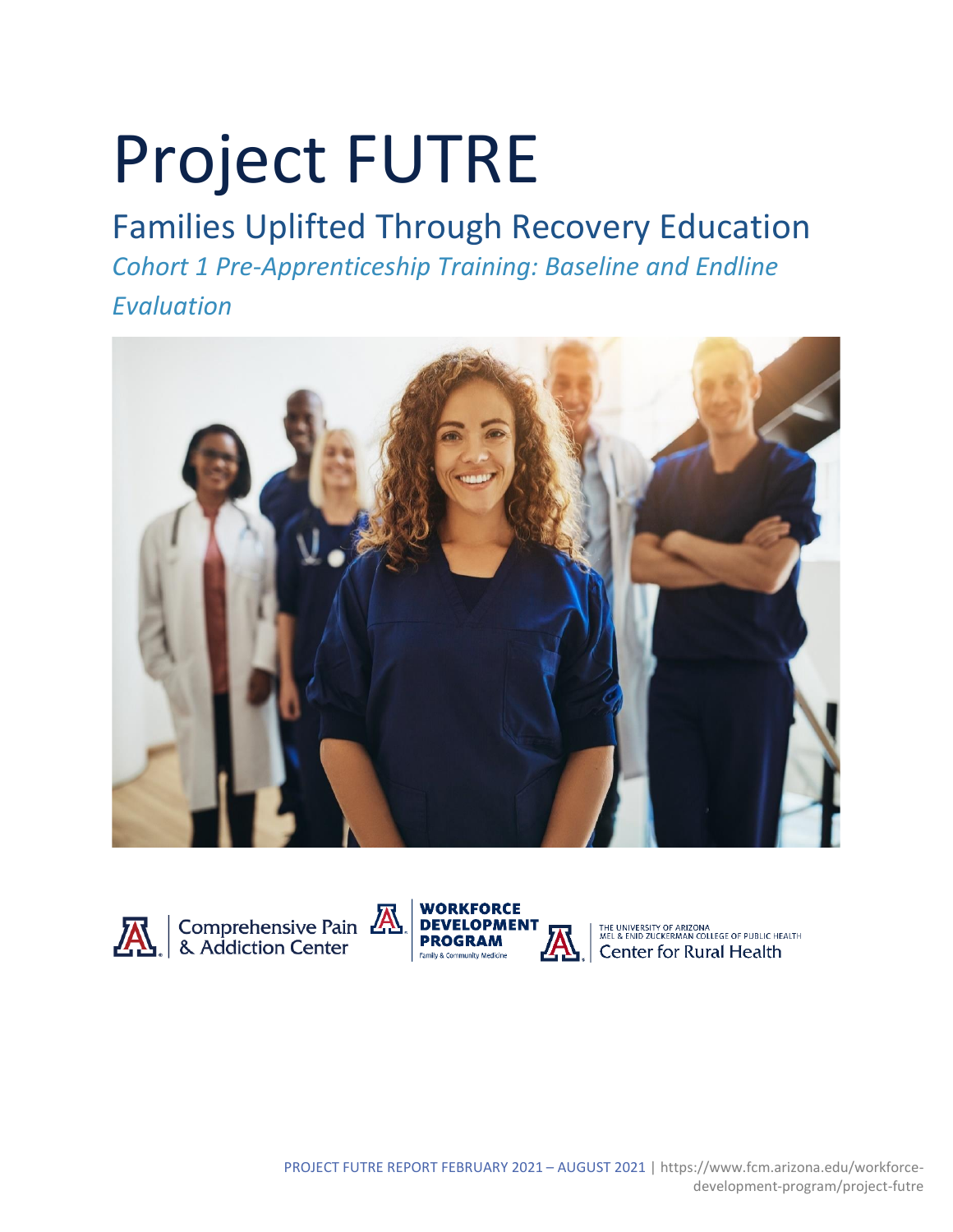## 1. Introduction: Project FUTRE

Families Uplifted through Recovery Education (Project FUTRE) is designed to enhance and expand behavioral health paraprofessionals' knowledge, skills, and expertise. The aim of this project is to increase the number of behavioral health-related paraprofessionals qualified to provide services to children and families who are impacted by opioid use disorders (OUD) and other substance use disorders (SUD). The project has two levels: pre-apprenticeship classroom training for 6-months and an onsite apprenticeship with a healthcare organization for 12-months. This report details Level I self-evaluation for cohort 1. Assessments were completed at time of enrollment (baseline) and after completing the preapprenticeship training (endline).

# 2. Trainee Characteristics

This report includes self-evaluations from 8 trainees who completed the pre-apprenticeship training. Four (50%) identified as females, two (25%) as males, and two (25%) as gender non-binary/nonconforming. One (13%) identified as Hispanic/Latino, six (75%) as Non-Hispanic White, and one (13%) as another race. Over one-third of the cohort speaks another language in addition to English. Trainees mean age is 51 years, with 50% of the cohort reported being between the ages of 44 and 66 years. Two trainees (25%) said they have a bachelor's degree, one (13%) an associate degree, three (38%) some college education, one (13%) some form of vocational training, and one (13%) a high school diploma/GED.

## 3. Recovery Knowledge

This section examines the understanding of the trainees in the recovery process. This was measured with the Recovery Knowledge Inventory scale. Trainees were instructed to rate their understanding on 20 items at baseline and endline. For each item, the options were Strongly Disagree (1), Disagree (2), Not Sure (3), Agree (4) or strongly Agree (5). At endline, the trainees had a better understanding of the recovery process compared to baseline. This is revealed by more correct answers as shown in the Box and Whisker plot below (Figure 3.1).



#### **Figure 3.1 Distribution of Average Self-Rating Recovery Knowledge at Baseline and Endline (n=8)**

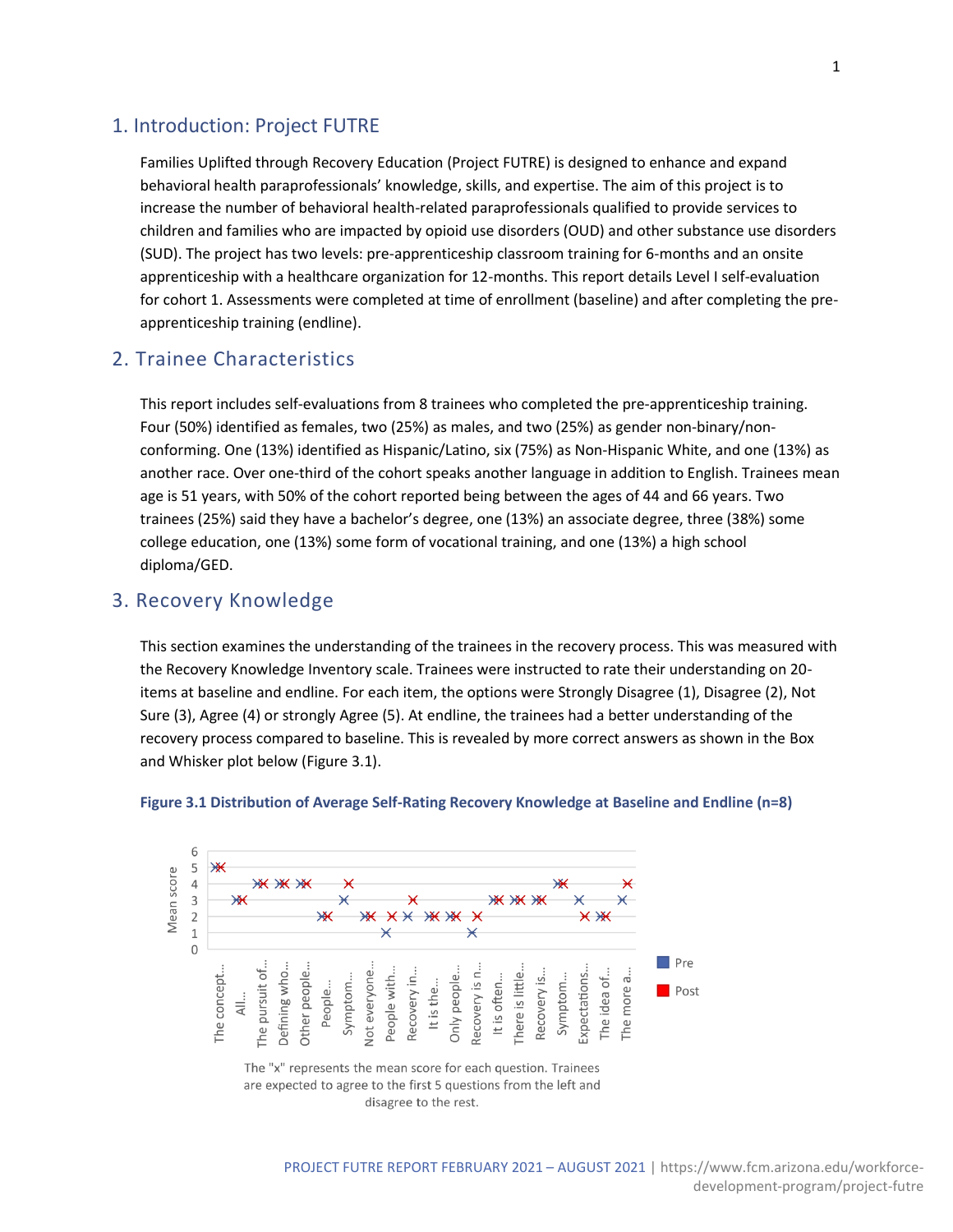# 4. Goals Assessment

The Goals scale measures how the trainees felt about themselves at the start of the pre-apprenticeship training and upon completing the pre-apprenticeship training program. The trainees were instructed to rate their understanding on six items at baseline and endline. For each item, the options were Definitely False (1), Mostly False (2), Somewhat False (3), Slightly False (4), Slightly True (5), Somewhat True (6), Mostly True (7) or Definitely True (8). On average, the trainees felt good about themselves and more confident in their newly acquired skills as demonstrated by an average goal scale score of 7 at endline.





# 5.Knowledge, Skills and Abilities

This section explores the trainees' understanding of the skills involved in family support. The bar chart below shows that more trainees had a better understanding of the skills required in family support after completing the pre-apprenticeship training. This is reflected in more trainees having higher scores for each of the five questions at the end of the 6-month pre-apprenticeship training compared to baseline.

Note: the "x" represents the mean score while the line represeants the median scores.